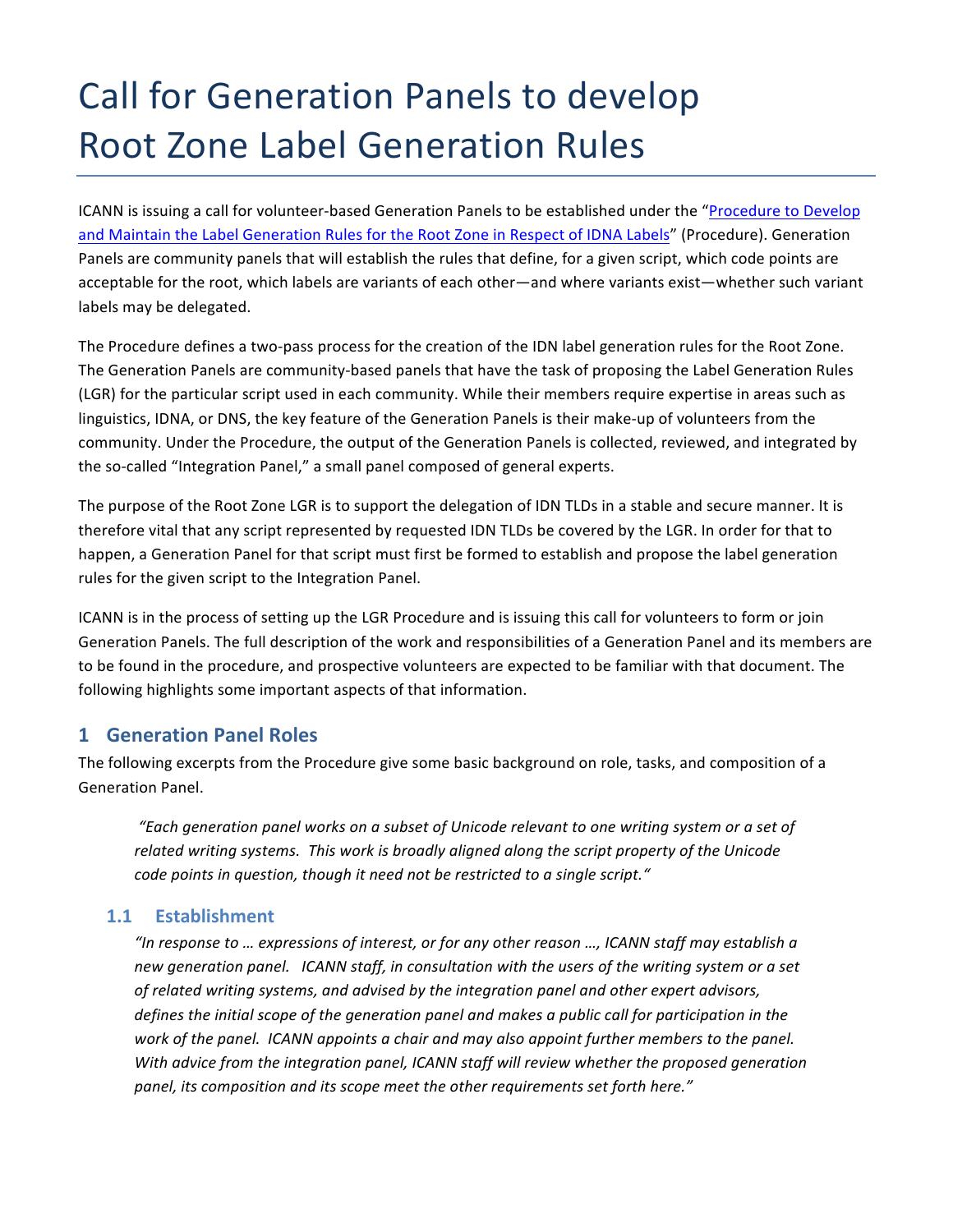Generation Panels may also be reconvened at some future time if required by the need to maintain or update the LGR.

### **1.2 Scope**

*"The scope of a generation panel is broadly aligned along the Unicode script property of the code* points in question, though it need not always be restricted to a single script (see Section B.5.3.1). When generation panels are established, they are chartered to cover some section of the Unicode *character repertoire, corresponding to the usual way of writing some language or group of languages."*

ICANN has received IDN TLD applications for a number of scripts, as part of the IDN ccTLD Fast Track Process and New gTLD Program. It is therefore expected to cover the following scripts in the first round of Generation Panel formation:

| Bengali    |
|------------|
| Devanagari |
| Gujarati   |
| Gurmukhi   |
| Sinhala    |
| Tamil      |
| Telugu     |
| Thai       |
|            |
|            |

This does not preclude the formation of additional panels for other scripts, if they meet the criteria set out in the Procedure and if sufficient volunteers are available.

For some scripts, Generation Panel establishment and work are essential because of the strong relation with other scripts, such as Cyrillic, Greek and Latin scripts. This relation makes it strongly advisable to consider each one of the scripts in the context of the two other scripts. Likewise, it would be highly desirable to consider Devanagari in the context of other structurally or historically related scripts of South Asia, as far as feasible.

# **2 Generation Panel Composition**

## **2.1 Expertise**

"All generation panels should have significant expertise in the writing system(s) concerned, but need have neither overall expertise in all of Unicode, nor expertise in any other writing system. Panels may be made mostly of volunteers interested in that portion of the potential repertoire. Panels should also have expertise in ICANN policy and process, or should engage advisors with *such expertise."*

## **2.2 Diversity**

"Generation panels need to have some diversity of participation in order to be useful. They must *have sufficient numbers of participants* [and] should be diverse in economic interest.... [however]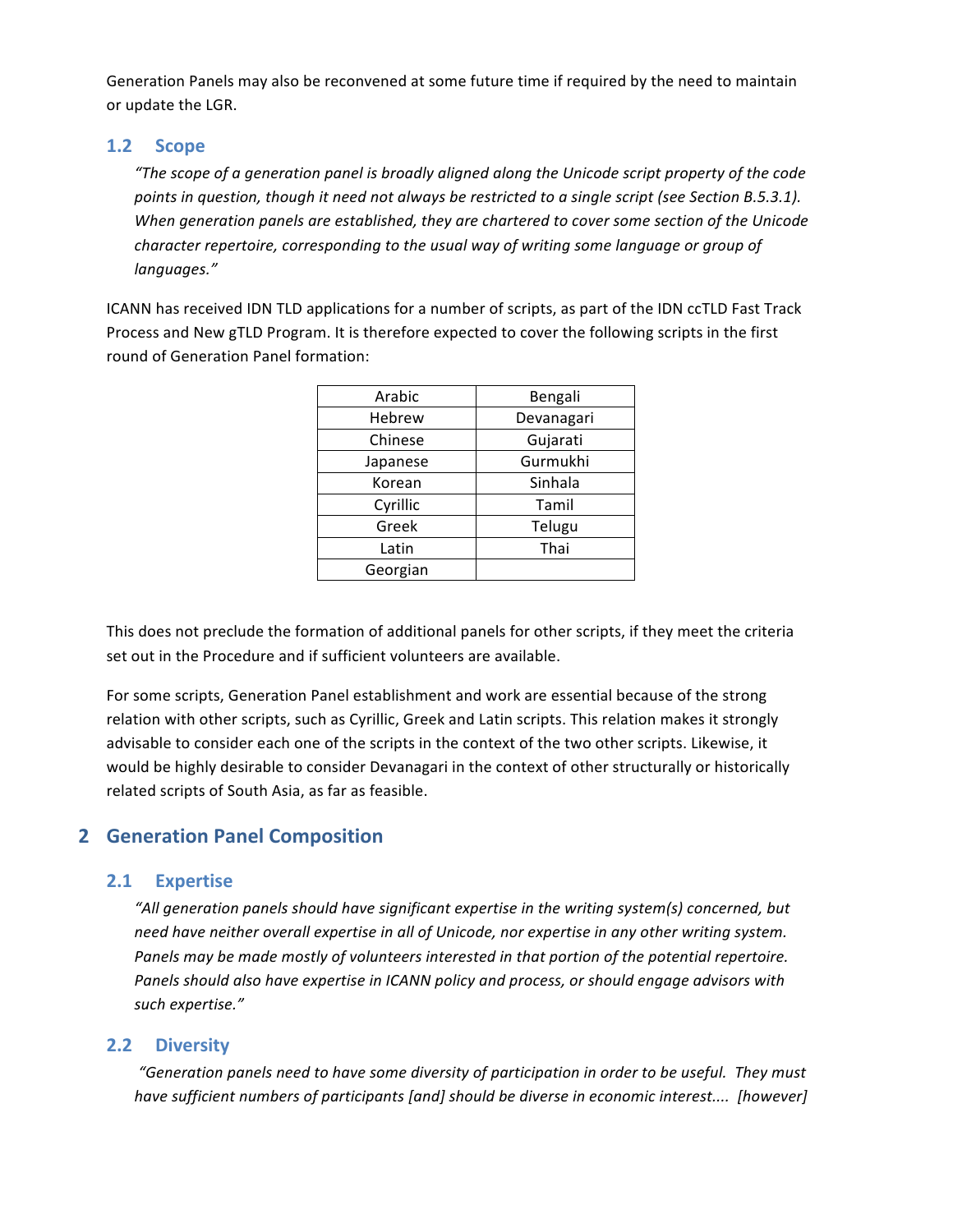the work of these panels is concerned with technical issues and involves linguistic expertise, and is *not "representative" in nature.*

*If* it is impossible to get sufficient numbers of participants with sufficient diversity and expertise, *that is evidence that the code points in question and the rules associated with them are too* specialized to be included in the root zone. In that case, the generation panel must not be *established.*

The diversity of expertise required depends to some degree on the nature of the repertoire to be *considered by the panel. For certain simple scripts, those lacking a large repertoire or other complicating factors, a minimum panel size of three might be sufficient. For repertoires* encompassing many languages or presenting technical or linguistic challenges, additional panel *members or advisers would be needed."*

| <b>Position</b>                         | <b>Estimated</b><br><b>Number of</b><br><b>Volunteers</b> | <b>Summary Description</b>                                                                                                   |
|-----------------------------------------|-----------------------------------------------------------|------------------------------------------------------------------------------------------------------------------------------|
| <b>Generation Panel</b><br><b>Chair</b> | 1                                                         | Contact person, coordinator, and official<br>representative of the Generation Panel to<br>ICANN and to the Integration Panel |
| Community<br><b>Representatives</b>     | 2 or more                                                 | Members with understanding of local<br>culture, customs, and practices                                                       |
| <b>Linguistic Expert</b>                | 1-2, more in<br>case of scripts<br>used very<br>diversely | Members with linguistic expertise in the<br>specific languages/script, ideally with some<br>knowledge in Unicode             |
| Registry/<br>Registrar                  | $1 - 2$                                                   | Experts familiar with registry/registrar<br>operations and standards in the given<br>script                                  |
| <b>Policy Expert</b>                    | 1                                                         | Experts knowledgeable of ICANN's bottom-<br>up process and local registration policies                                       |
| DNS/IDNA/<br><b>Unicode Expert</b>      |                                                           | For smaller panels this may be represented<br>by secondary expertise of other members<br>or by an external advisor           |

#### **Table 1: Suggested Generation Panel Composition**

External advisors may be called in to cover any expertise area not covered by the members of the panel. ICANN plans to have a number of advisors, both volunteer and paid, that Generation Panels may call upon as the need arises. These include experts in DNS, IDNA, linguistics, Unicode as well as in areas of administrative and policy expertise. Members of ICANN staff may also be able to act as advisors.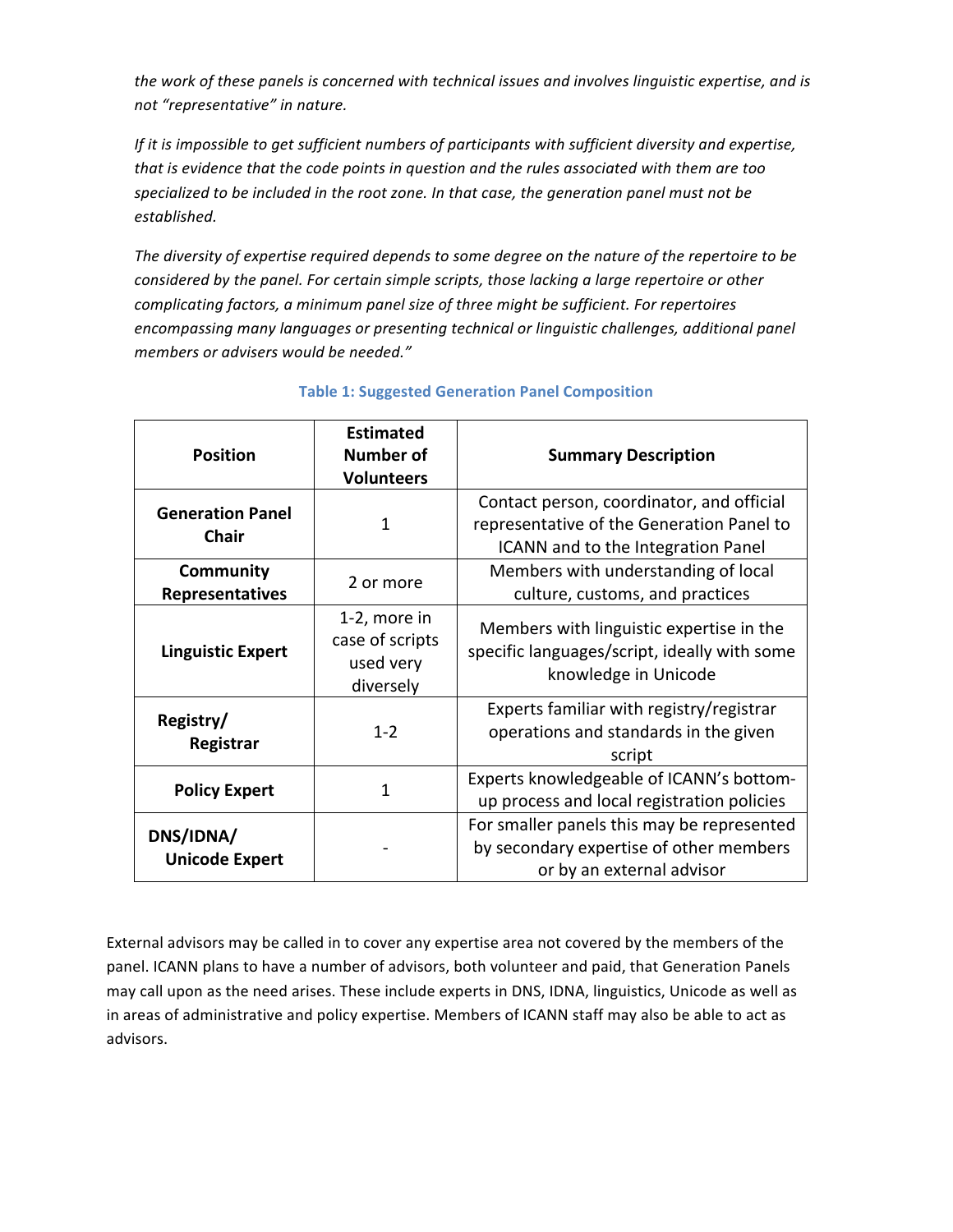## **2.2.1 All Generation Panel Members and Chairs**

#### **Common Responsibilities:**

- Research and provide input on issues in developing the panels' submissions.
- Participate in drafting work and other tasks.
- Vote on issues and submissions.
- Participate in regular (e.g., weekly) phone calls as determined by the panel Chair.
- Attend face-to-face meetings if necessary, as determined by the panel Chair.

#### **Common Eligibility Requirements:**

- Must not concurrently be a member of another Generation Panel or the Integration Panel.
- Experts desiring to work with multiple panels should consider becoming advisors.

#### **2.2.2 Generation Panel Chair**

#### **Responsibilities:**

- Lead and coordinate the Generation Panel to create and submit a proposed LGR according to its approved scope and the prescriptions of the Procedure.
- Create a work plan for review by the Integration Panel.
- Select additional members of the Generation Panel.
- Act as contact to ICANN and to the Integration Panel.
- Issue regular progress reports to ICANN and for publication.
- Organize workflow and set up calls and meetings.

#### **Qualifications:**

- Highly regarded and well known expert who can represent the script community in the Generation Panel, as demonstrated, for example, by a community endorsement.
- Have led or participated in similar activities, preferably IDN activities or IDN working groups.
- Have basic knowledge of technical and policy aspects of DNS and IDNs, including IDNA.

## **2.2.3 Community Representatives**

#### **Responsibilities:**

Articulate a set of community expectations/requirements for the LGR.

#### **Qualifications:**

- Experts with understanding of the languages/scripts, local culture, customs, and practices.
- Basic understanding of the technical issues.
- Highly regarded in the community, and preferably have participated in other initiatives on IDNs.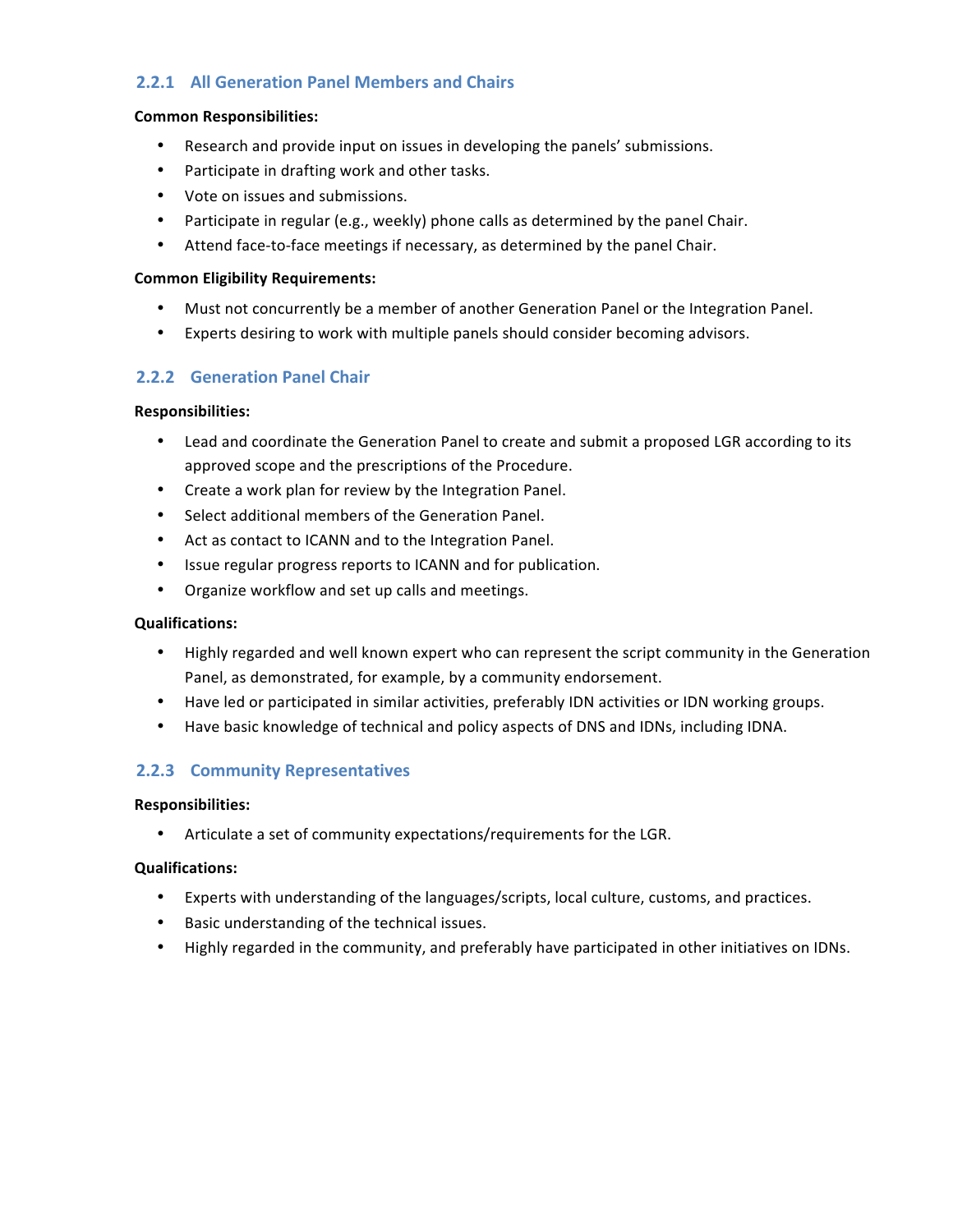## **2.2.4 Linguistic Experts**

#### **Responsibilities:**

- Help the Generation Panel develop a conservative, yet sufficient code point repertoire.
- Help determine the need, specification, and disposition for any code point variants.
- Ensure that any relevant linguistic aspects are taken into consideration.

#### **Qualifications:**

- Experts in the particular languages/scripts.
- Basic knowledge of IDNs and familiarity with Unicode.

#### **2.2.5 Registry/Registrar Operations Experts**

#### **Responsibilities:**

• Ensure that registry and registrar perspectives are taken into consideration.

#### **Qualifications:**

- Experts in operations (i.e., EPP, DNS, Whois) of registry/registrar.
- Operational experience in IDN management at registry/registrar level.

## **2.2.6 Policy Experts**

#### **Responsibilities:**

• Address policy issues pertaining to the delegation of IDN variant TLDs, including issues pertaining to ICANN policy development process.

#### **Qualifications:**

- Active participants in ICANN policy development process.
- Have participated in at least one ICANN working group, preferably on IDN-related issues.

## **3** Schedule and anticipated time commitments

It is anticipated that the first Generation Panels will be formed at various times during the third calendar quarter of 2013. A tentative target date for a first Root Zone LGR is June 2014, but it is anticipated that some Generation Panels may take longer to prepare an initial submission. Their work would be reflected in a subsequent revision of the LGR.

The work of the Generation Panels may require some face-to-face meetings, funding for which must be secured by the members. In addition, regular, typically weekly telephone calls can be anticipated, with drafting work happening in between the meetings.

Appointments for Generation Panel Chairs are for a one-year period, with possible reappointment.